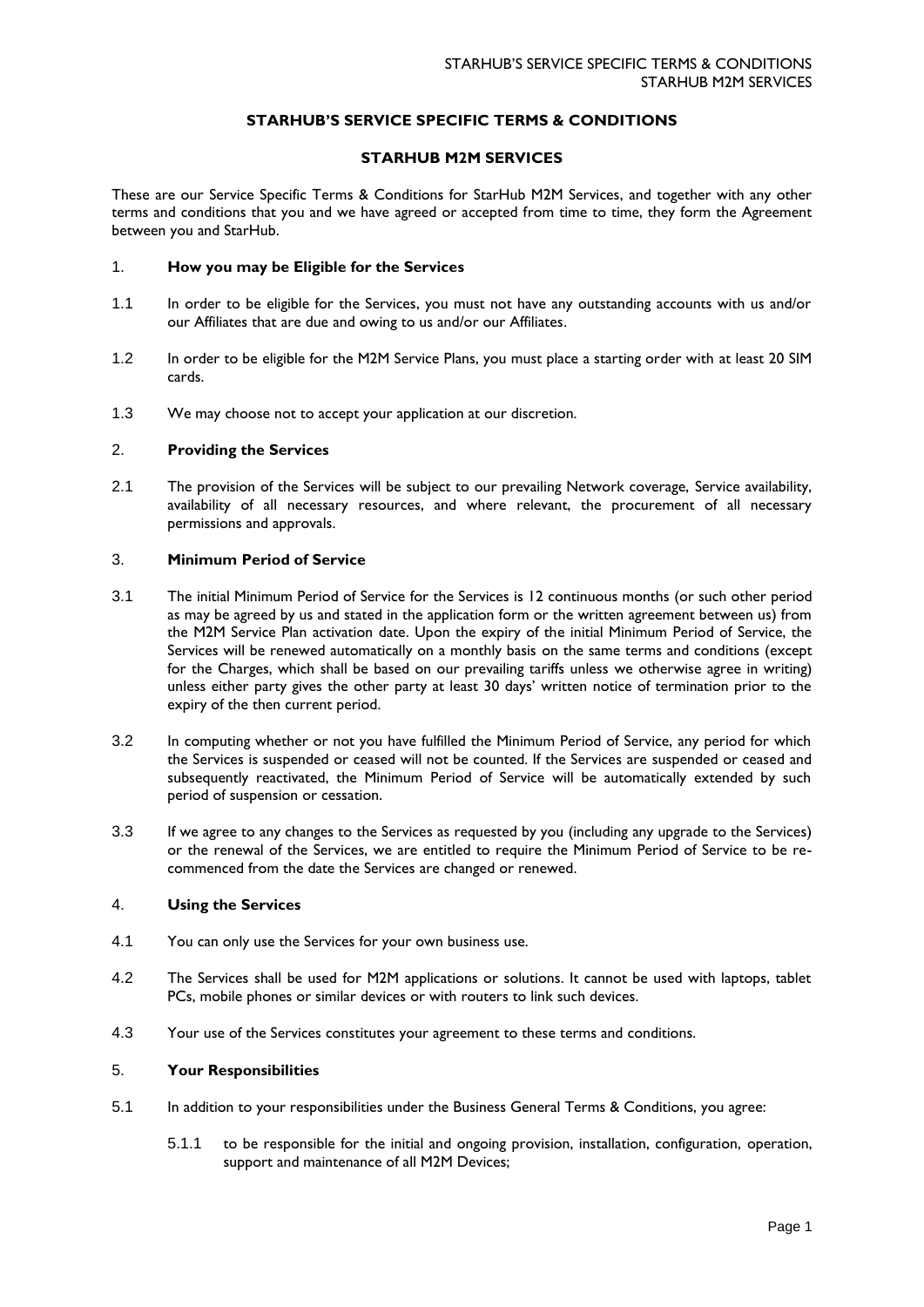- 5.1.2 to provide us with all required activation information for the Services as may be prescribed by us; and
- 5.1.3 to assume full responsibility and risk of loss resulting from your use of files, information, communications, content or other material accessed through or obtained through the use of the Services.

#### 6. **Our Responsibilities**

- 6.1 In addition to our responsibilities under the Business General Terms & Conditions, you agree that:
	- 6.1.1 we will make reasonable efforts to complete a Message Delivery;
	- 6.1.2 if, in our sole judgment, we believe that a condition that requires the transmission of a Data Message does not exist, we shall not be responsible to transmit such Data Message and shall have no liability for not transmitting such Data Message;
	- 6.1.3 if, in our sole judgment, you send excessive Data Messages, we shall have the right to immediately stop transmitting Data Messages and to de-activate any such M2M Device and shall have no liability for not transmitting such Data Messages and/or de-activating any such M2M Device. In such event, we will make reasonable efforts to notify you; and
	- 6.1.4 we shall not be responsible and shall have no direct or indirect liability for any false, incomplete or incorrect messages.

# 7. **Charges for the Services**

- 7.1 The Charges for the Services have been provided in the quotation you accepted.
- 7.2 The Charges include:
	- 7.2.1 SIM card fee, which consists of the Charges for supplying normal or M2M SIM cards for your M2M Devices;
	- 7.2.2 Service access fee, which is levied from activation date to termination date, including the period where the M2M Devices have been put to suspended (or temporary de-activated) state;
	- 7.2.3 M2M Service Plans, which include:
		- 7.2.3.1 standalone local data or SMS packs;
		- 7.2.3.2 pooled local data or SMS packs;
		- 7.2.3.3 stepped local data packs; and
		- 7.2.3.4 pay-per-use local, overseas, IDD and roaming data, SMS or outgoing voice calls; and
	- 7.2.4 APN Fee, which is levied when you subscribe for dedicated (or corporate) APN with static or dynamic IP address for your data Services.
- 7.3 Monthly recurring Charges are pro-rated on the month of the activation of the Services. Charges are not pro-rated on the month of the termination of the Services. For the avoidance of doubt, you will be billed the full Charges in the month of the termination of the Services.
- 7.4 Where no quotation was signed, the Charges in the application form shall apply. Where there is any ambiguity, our standard M2M Charges shall still apply. In the event of any conflict or inconsistency between the terms and conditions in the quotation and these terms and conditions, the latter shall prevail.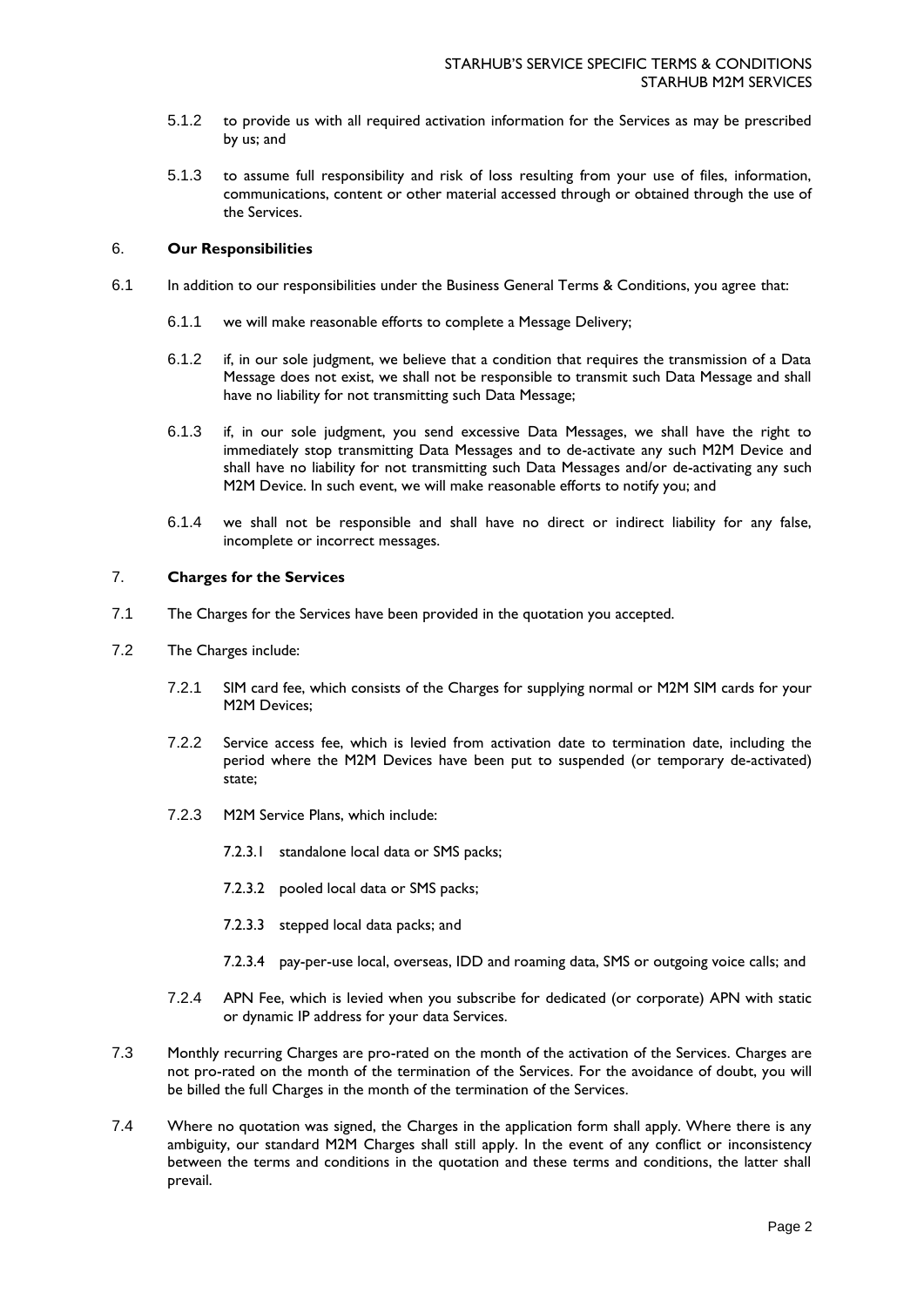## 8. **Management of your Services**

- 8.1 You will manage your Services through the M2M Service Manager. Your administrators will be given user login accounts to access the portal. You are responsible for ensuring that the user login information is secured and the accounts are deactivated when your administrators leave your organisation. You may edit, create or delete your organisation's user login accounts via the M2M Service Manager.
- 8.2 You and your administrators shall be bound by the end-user licensing agreement on the M2M Service Manager.
- 8.3 The M2M Service Manager allows you to do the following functions:
	- 8.3.1 provision the Services for the M2M Devices, which includes activation, suspension and termination of the Services;
	- 8.3.2 decide on the M2M Service Plans for each of your M2M Devices. You may activate the M2M Service Plans made eligible to you and switch the M2M Service Plans for your M2M Devices;
	- 8.3.3 manage your SIM card inventory and select SIM cards to activate from the stock under your account at any time;
	- 8.3.4 monitor daily and monthly data usage for your M2M Devices;
	- 8.3.5 receive email alerts for daily and monthly data and SMS threshold limits set on individual SIM cards; and
	- 8.3.6 find out if your M2M Devices are connected to our Network in real-time.
- 8.4 We will conduct 1 training session for your administrators when you first subscribe for the Services. If re-training is required, you may send your administrators to join in the periodic training sessions for new administrators.
- 8.5 We have the rights to change, add or remove features and functions on the M2M Service Manager without notice to you. Where changes or new features or functions have been made, we will endeavour to announce it via (i) the M2M Service Manager's News section on your dashboard; or (ii) email to your administrators.

#### 9. **Trial Services**

- 9.1 We may offer trial use of the Services. The trial Services include access to the M2M Service Manager and a number of free normal or M2M SIM cards with data, SMS and outgoing voice calls ("**free bundle**") for a limited period of time as notified by us in writing.
- 9.2 The trial Services are only available for SIM cards in test state.
- 9.3 Once the SIM card has exceeded the data, SMS or voice calls in the free bundle, the SIM card state will automatically change from test to active and the standard prevailing Charges shall apply for the excess usage.
- 9.4 If you did not consume the free bundle, the SIM card state will automatically change from 'test' to 'ready' at the end of the trial period. No additional Charges will be levied until the activation date of the SIM card.
- 9.5 Unless otherwise notified by us, you may use the free SIM cards after the trial period.
- 10. **Ending the Services**